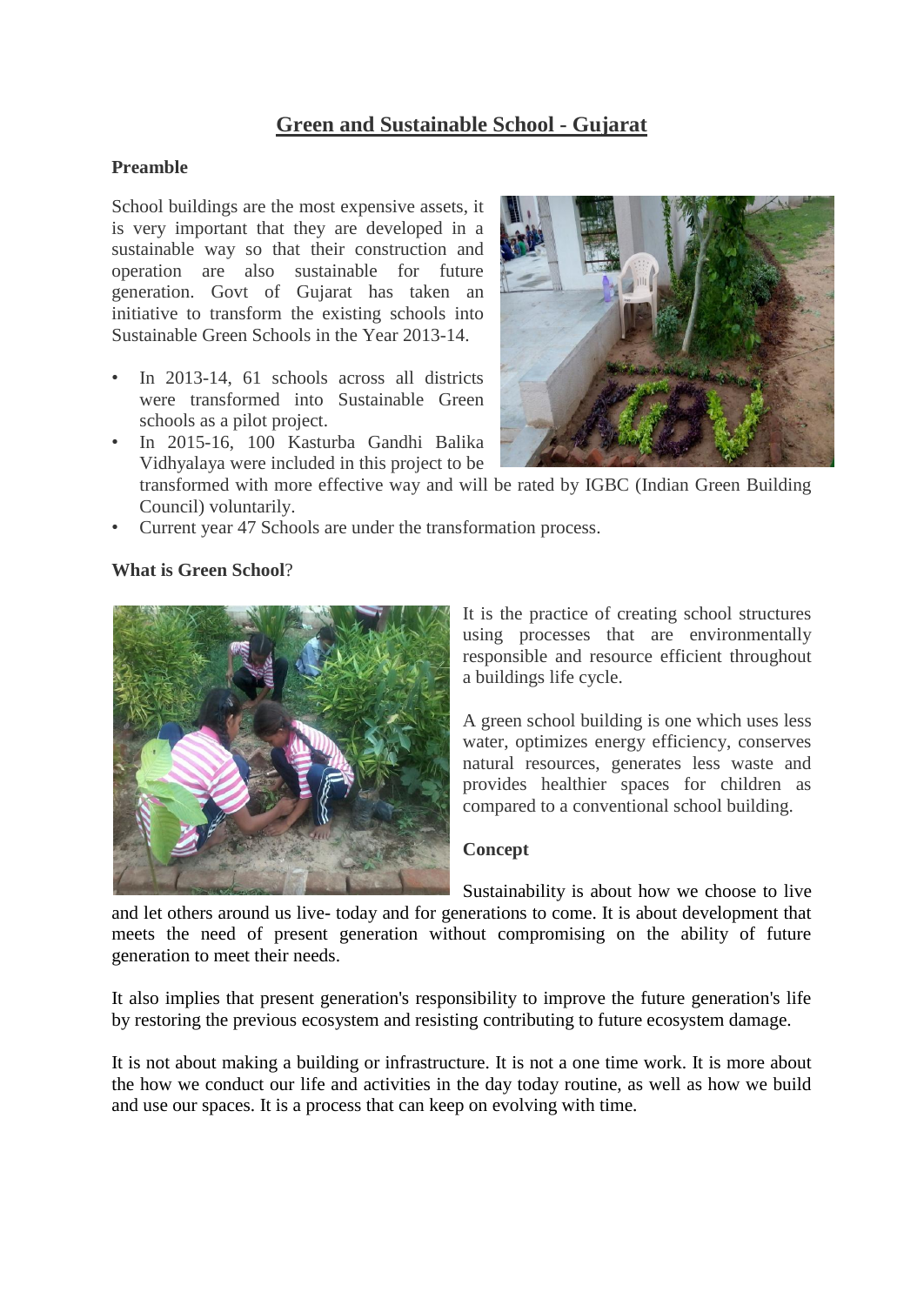- The initiative on Green and Sustainable Schools is about inculcating the values of sustainability amongst all stakeholders involved with the schools - the children, teachers and Head masters, School Management Committees, SSA and the Government.
- School Headmasters, Teachers, Students, Community, Architects and Engineers are being trained towards the program.
- The programme is being linked to the curriculum and teaching-learning process in the schools.



### **Core Vision**

School as an ecosystem for learning. The school is envisioned as

- Child development friendly
- Inclusive
- Learning resource-rich
- Safe and secure from hazards
- Optimum resource-utilizing place

Existing Schools are developed through culturally, socially and environmentally sustainable practices.

### **Areas of intervention in Schools**

The intervention attempts to look holistically at various components of the school and analyze how their effect on the five elements of the environment - the *earth, air, water, sky and energy*  can be made positive by modifying, altering or changing existing practices. The solutions and methods identified may be diverse and different to suit different context and regions. In existing schools, broadly, these key underlying principles are being addressed:

- 1. Optimum resource utilization
- 2. Minimum wastage
- 3. Maximum recycling/reuse

Following components are being assessed for each school in a point rating system:

### **I. AIR**

- a. Is our School Community's use of Oxygen balanced?
- b. What is the level of air pollution in our school?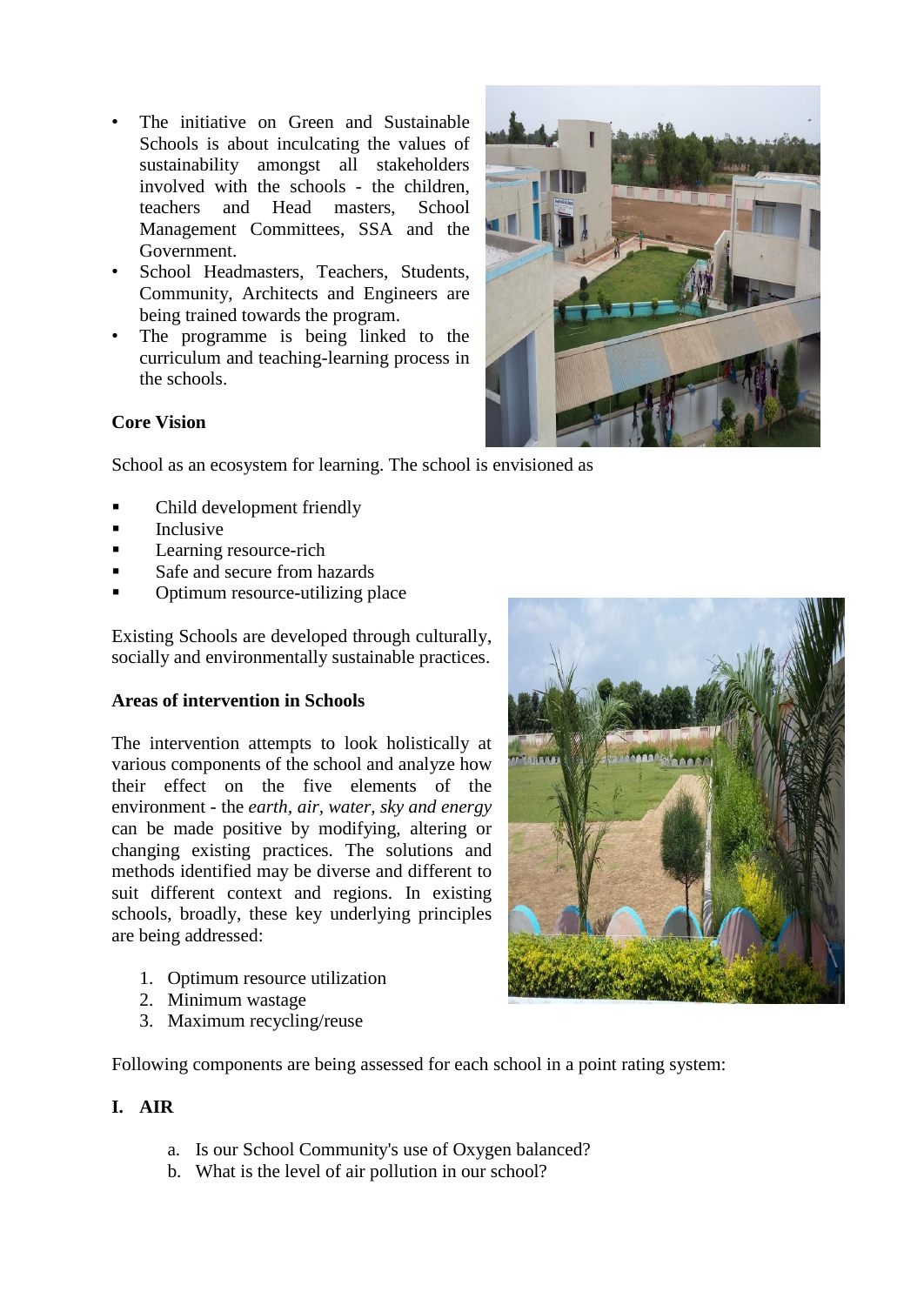- c. Are families exposed to high RSPM levels in your village?
- d. MDM cooking in our school
- e. How do you travel to school everyday?
- f. Well ventilated rooms in our school.

# **II. WATER**

- a. Water used by our school
- b. Sanitation and water facilities in our school
- c. Has our school adopted water conservation practices?
- d. How much rain water does our school harvest?
- e. How much water does our school recycle/reuse?

# **III.LAND**

- a. Green area in our school
- b. Land covered by trees in our school
- c. Land use pattern of our school
- d. Bio-diversity in our school
- e. Soil conservation and pesticides

# **IV.ENERGY**

- a. Energy consumed by our school
- b. How clean are the sources of energy in our school
- c. How much energy did our school save?
- d. Energy conservation practices

# **V. WASTE**

- a. Quantity of waste generated in our School
- b. Waste Collection System in Our **School**
- c. How much waste does our school Reuse and Recycle?
- d. Waste Disposal Record of Our School

# **VI.BUILT SPACES**

- a. What is our building made of?
- b. How functional is our building?
- c. How safe and secured are our built spaces?





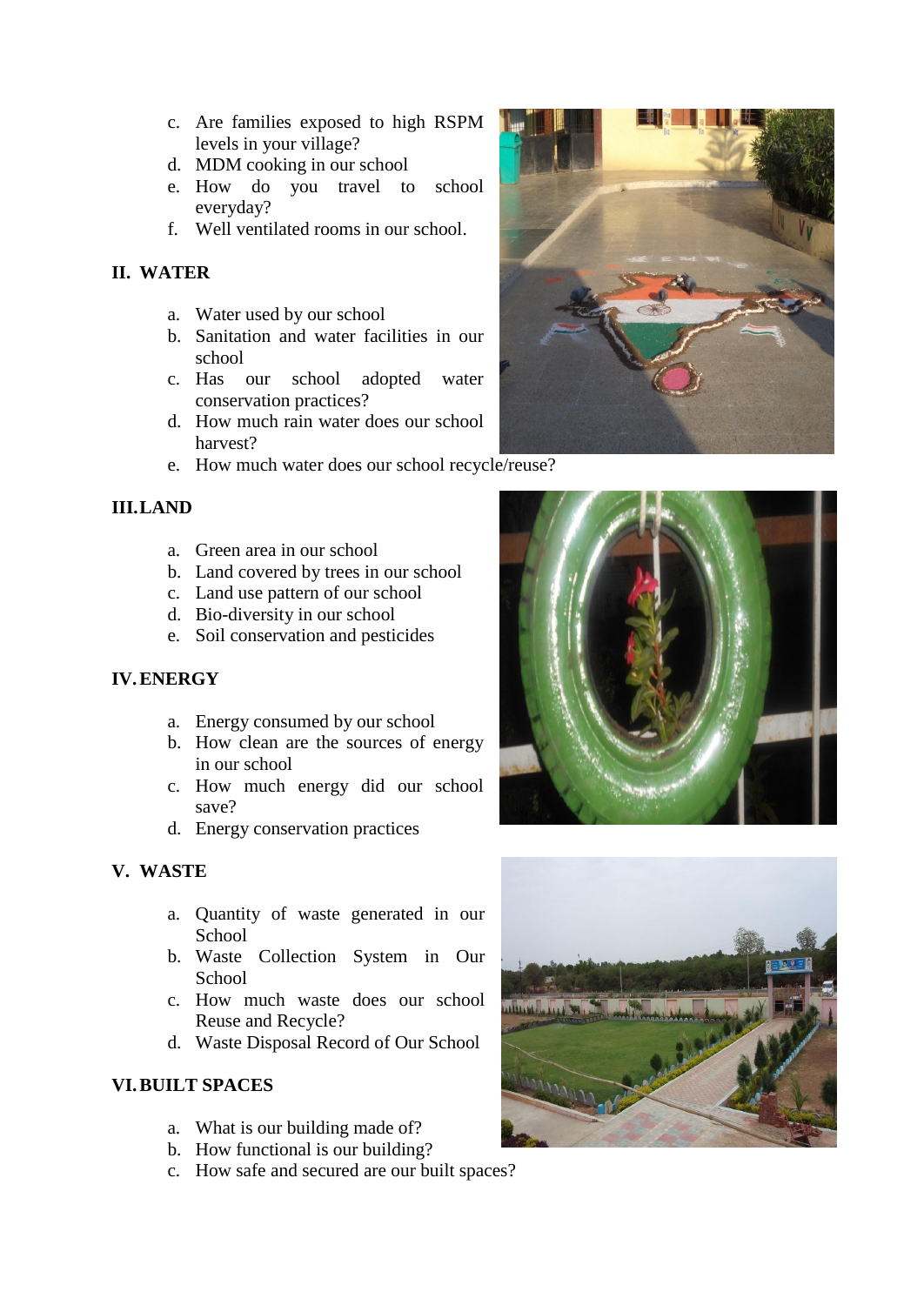d. How is the upkeep of our built spaces?

In addition, School's Initiatives in all the above categories are also rated. Each the above mentioned six categories are being assessed at the school level by the stakeholders in a point score system. Each category has 100 points, total 600 points. This will help the school to assess their present status and identify specific areas for improvement in future. Based on the above assessment in each school, specific interventions and support systems are being worked out to improve the points rating in each school, with solutions and ideas that are practical and sustainable in the long run. The data will also help in designing new schools in future. The entire effort is to develop an in-house capacity within SSA to keep the systems and processes also sustainable in the long run.

# **Benefit of a Green School Programme**

- Save money through reduced consumption of goods and energy savings,
- Increase efficiency of operations and use of resources,
- Create favorable learning and teaching conditions,
- Generate community goodwill,
- Avoid future liability problems,
- Educate the next generation on the value of caring for the environment.
- Curriculum enrichment through practical experiences.
- Development in ownership; personal and social.
- Enhancement of school profile.
- Providing a vehicle for developing community cohesion.
- Enhancement in overall annual school result.
- Consistency in student's Fitness level.
- More involvement of student in learning process.
- Discipline is driven by respect, care and concern.
- Students are nurtured in a natural environment.
- Reduction in parent complaint ration towards learning.
- A rise in trust and faith of parents towards school.
- Rise in teacher's efficiency, proficiency and performance.
- Convenience and conductive environment towards making students true Global citizen.

### **Achievements**

- The Green School Programme has been rewarded with the highest Independent honor in Education Department at National Level as SKOCH PLATINUM AWARD on 9<sup>th</sup> September, 2016 at Hydrabad.
- The KGBVs are under the rating system by IGBC (Indian Green Building Council) and one of the KGBV in Gandhinagar district is certified for IGBC GREEN SCHOOLS GOLD.